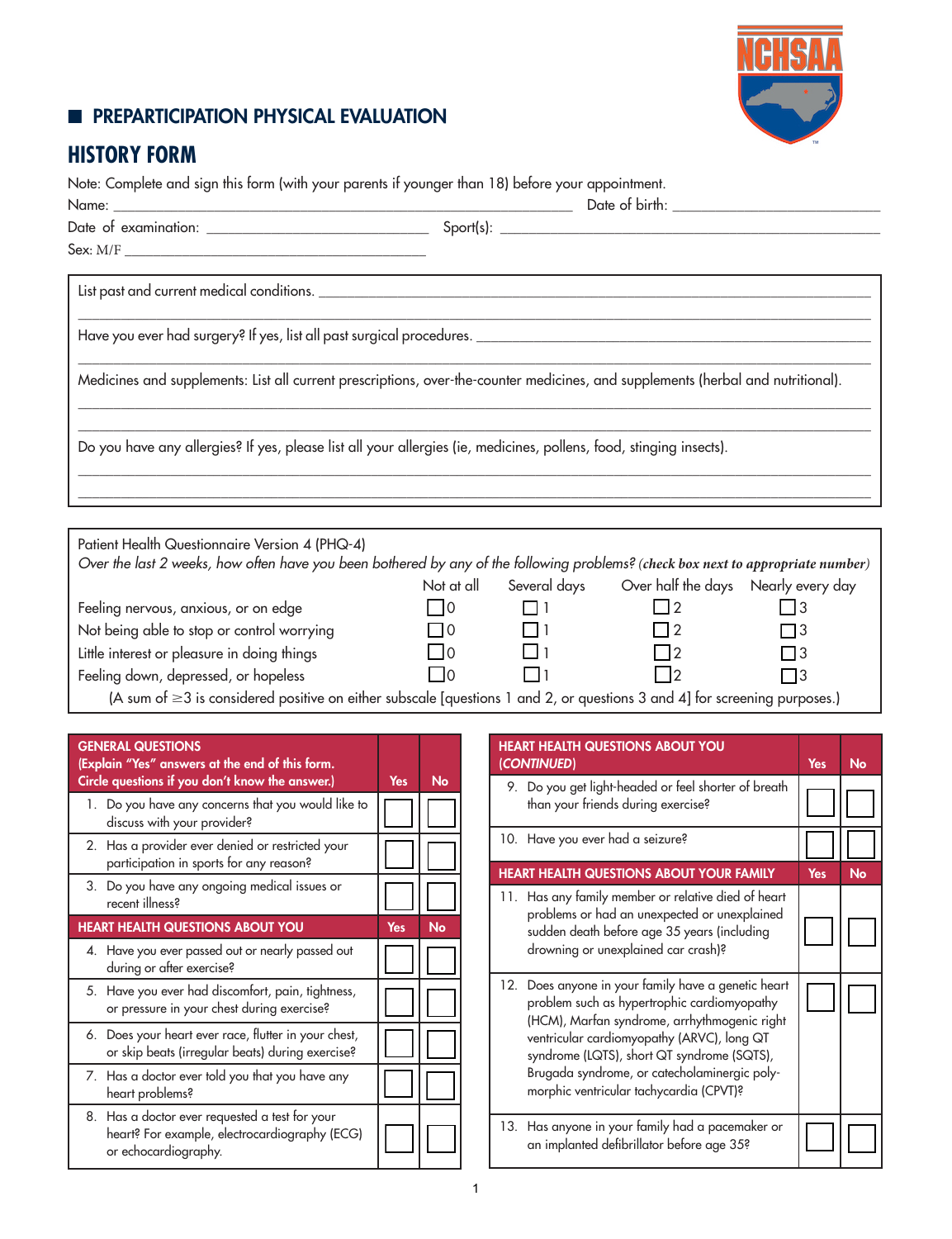|                          | <b>BONE AND JOINT QUESTIONS</b>                                                                                                                      | <b>Yes</b> | No | <b>MEDICAL QUESTIONS (CONTINUED)</b>                                                                                    | Yes | No |
|--------------------------|------------------------------------------------------------------------------------------------------------------------------------------------------|------------|----|-------------------------------------------------------------------------------------------------------------------------|-----|----|
|                          | 14. Have you ever had a stress fracture or an injury<br>to a bone, muscle, ligament, joint, or tendon that<br>caused you to miss a practice or game? |            |    | 25. Do you worry about your weight?<br>26. Are you trying to or has anyone recommended<br>that you gain or lose weight? |     |    |
|                          | 15. Do you have a bone, muscle, ligament, or joint<br>injury that bothers you?                                                                       |            |    | 27. Are you on a special diet or do you avoid<br>certain types of foods or food groups?                                 |     |    |
| <b>MEDICAL QUESTIONS</b> |                                                                                                                                                      | <b>Yes</b> | No | 28. Have you ever had an eating disorder?                                                                               |     |    |
|                          | 16. Do you cough, wheeze, or have difficulty<br>breathing during or after exercise?                                                                  |            |    | <b>FEMALES ONLY</b>                                                                                                     | Yes | No |
|                          | 17. Are you missing a kidney, an eye, a testicle<br>(males), your spleen, or any other organ?                                                        |            |    | 29. Have you ever had a menstrual period?<br>30. How old were you when you had your first<br>menstrual period?          |     |    |
|                          | 18. Do you have groin or testicle pain or a painful<br>bulge or hernia in the groin area?                                                            |            |    | 31. When was your most recent menstrual period?                                                                         |     |    |
| (MRSA)?                  | 19. Do you have any recurring skin rashes or<br>rashes that come and go, including herpes or<br>methicillin-resistant Staphylococcus aureus          |            |    | 32. How many periods have you had in the past 12<br>months?<br>Explain "Yes" answers here.                              |     |    |
|                          | 20. Have you had a concussion or head injury that<br>caused confusion, a prolonged headache, or<br>memory problems?                                  |            |    |                                                                                                                         |     |    |
| falling?                 | 21. Have you ever had numbness, had tingling, had<br>weakness in your arms or legs, or been unable<br>to move your arms or legs after being hit or   |            |    |                                                                                                                         |     |    |
| <b>heats</b>             | 22. Have you ever become ill while exercising in the                                                                                                 |            |    |                                                                                                                         |     |    |
|                          | 23. Do you or does someone in your family have<br>sickle cell trait or disease?                                                                      |            |    |                                                                                                                         |     |    |
|                          | 24. Have you ever had or do you have any prob-<br>lems with your eyes or vision?                                                                     |            |    |                                                                                                                         |     |    |

#### **I hereby state that, to the best of my knowledge, my answers to the questions on this form are complete and correct.**

| Signature of athlete:            |  |
|----------------------------------|--|
| Signature of parent or guardian: |  |
| Date:                            |  |

*© 2019 American Academy of Family Physicians, American Academy of Pediatrics, American College of Sports Medicine, American Medical Society for Sports Medicine, American Orthopaedic Society for Sports Medicine, and American Osteopathic Academy of Sports Medicine. Permission is granted to reprint for noncommercial, educational purposes with acknowledgment.*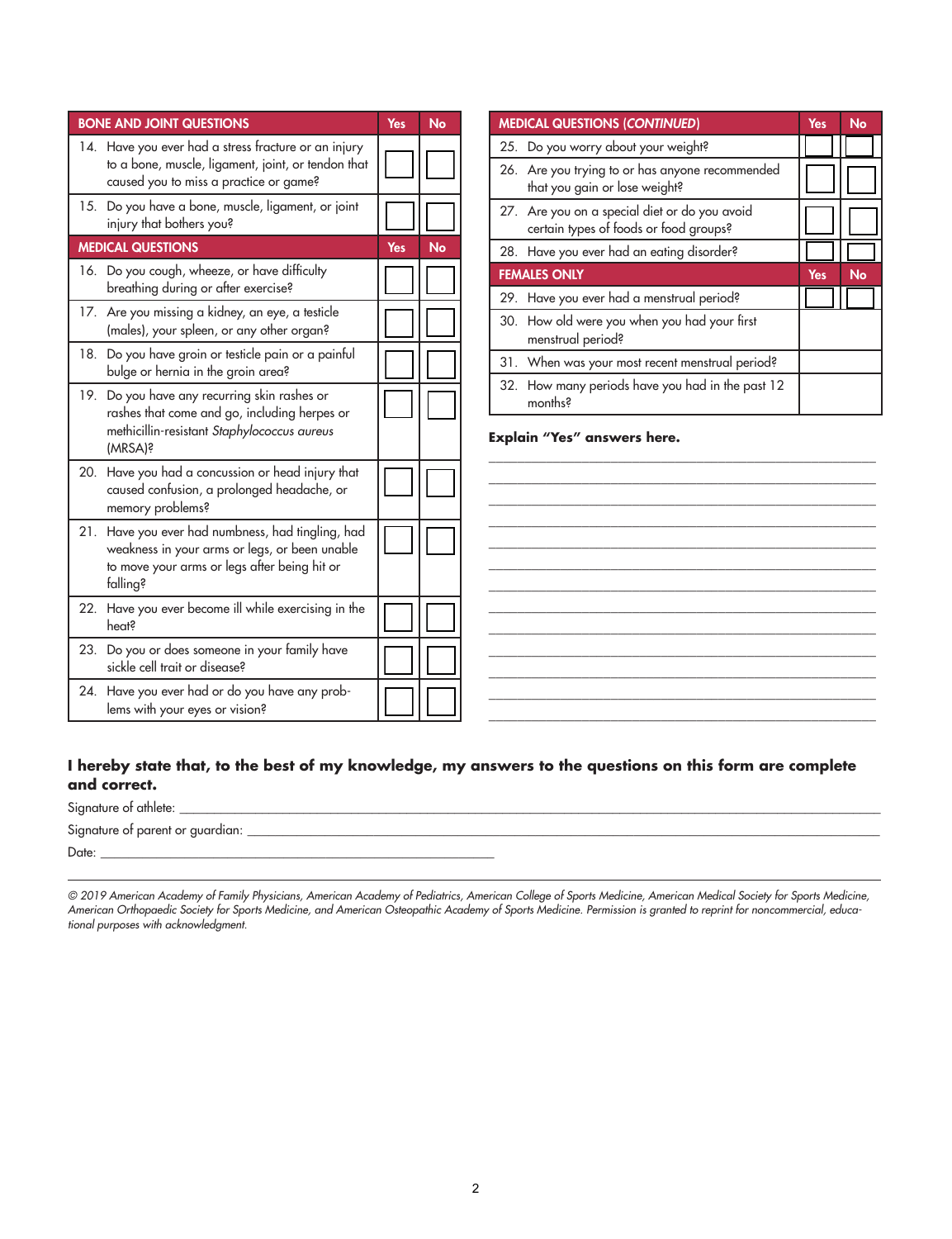### **E** PREPARTICIPATION PHYSICAL EVALUATION

## **PHYSICAL EXAMINATION FORM**

Name: \_\_\_\_\_\_\_\_\_\_\_\_\_\_\_\_\_\_\_\_\_\_\_\_\_\_\_\_\_\_\_\_\_\_\_\_\_\_\_\_\_\_\_\_\_\_\_\_\_\_\_\_\_\_\_\_\_\_\_\_\_\_\_\_\_ Date of birth: \_\_\_\_\_\_\_\_\_\_\_\_\_\_\_\_\_\_\_\_\_\_\_\_\_\_\_\_

#### *PHYSICIAN REMINDERS*

- 1. Consider additional questions on more-sensitive issues.
	- Do you feel stressed out or under a lot of pressure?
	- Do you ever feel sad, hopeless, depressed, or anxious?
	- Do you feel safe at your home or residence?
	- Have you ever tried cigarettes, e-cigarettes, chewing tobacco, snuff, or dip?
	- During the past 30 days, did you use chewing tobacco, snuff, or dip?
	- Do you drink alcohol or use any other drugs?
	- Have you ever taken anabolic steroids or used any other performance-enhancing supplement?
	- Have you ever taken any supplements to help you gain or lose weight or improve your performance?
	- Do you wear a seat belt, use a helmet, and use condoms?
- 2. Consider reviewing questions on cardiovascular symptoms (Q4–Q13 of History Form).

| <b>EXAMINATION</b>                                                           |         |                                                                                                                                                                 |      |            |               |     |                          |
|------------------------------------------------------------------------------|---------|-----------------------------------------------------------------------------------------------------------------------------------------------------------------|------|------------|---------------|-----|--------------------------|
| Height:                                                                      | Weight: |                                                                                                                                                                 |      |            |               |     |                          |
| BP:                                                                          | Pulse:  | Vision: R 20/                                                                                                                                                   | L20/ | Corrected: |               | IY. | IΝ                       |
| <b>MEDICAL</b>                                                               |         |                                                                                                                                                                 |      |            | <b>NORMAL</b> |     | <b>ABNORMAL FINDINGS</b> |
| Appearance<br>myopia, mitral valve prolapse [MVP], and aortic insufficiency) |         | • Marfan stigmata (kyphoscoliosis, high-arched palate, pectus excavatum, arachnodactyly, hyperlaxity,                                                           |      |            |               |     |                          |
| Eyes, ears, nose, and throat<br>Pupils equal<br>• Hearing                    |         |                                                                                                                                                                 |      |            |               |     |                          |
| Lymph nodes                                                                  |         |                                                                                                                                                                 |      |            |               |     |                          |
| Heart <sup>a</sup>                                                           |         | • Murmurs (auscultation standing, auscultation supine, and ± Valsalva maneuver)                                                                                 |      |            |               |     |                          |
| Lungs                                                                        |         |                                                                                                                                                                 |      |            |               |     |                          |
| Abdomen                                                                      |         |                                                                                                                                                                 |      |            |               |     |                          |
| Skin<br>tinea corporis                                                       |         | • Herpes simplex virus (HSV), lesions suggestive of methicillin-resistant Staphylococcus aureus (MRSA), or                                                      |      |            |               |     |                          |
| Neurological                                                                 |         |                                                                                                                                                                 |      |            |               |     |                          |
| <b>MUSCULOSKELETAL</b>                                                       |         |                                                                                                                                                                 |      |            | <b>NORMAL</b> |     | <b>ABNORMAL FINDINGS</b> |
|                                                                              |         |                                                                                                                                                                 |      |            |               |     |                          |
| <b>Neck</b>                                                                  |         |                                                                                                                                                                 |      |            |               |     |                          |
| <b>Back</b>                                                                  |         |                                                                                                                                                                 |      |            |               |     |                          |
| Shoulder and arm                                                             |         |                                                                                                                                                                 |      |            |               |     |                          |
| Elbow and forearm                                                            |         |                                                                                                                                                                 |      |            |               |     |                          |
| Wrist, hand, and fingers                                                     |         |                                                                                                                                                                 |      |            |               |     |                          |
| Hip and thigh                                                                |         |                                                                                                                                                                 |      |            |               |     |                          |
| Knee                                                                         |         |                                                                                                                                                                 |      |            |               |     |                          |
| Leg and ankle                                                                |         |                                                                                                                                                                 |      |            |               |     |                          |
| Foot and toes                                                                |         |                                                                                                                                                                 |      |            |               |     |                          |
| Functional                                                                   |         | • Double-leg squat test, single-leg squat test, and box drop or step drop test                                                                                  |      |            |               |     |                          |
| nation of those.                                                             |         | <sup>a</sup> Consider electrocardiography (ECG), echocardiography, referral to a cardiologist for abnormal cardiac history or examination findings, or a combi- |      |            |               |     |                          |
|                                                                              |         |                                                                                                                                                                 |      |            |               |     |                          |
| Address:                                                                     |         |                                                                                                                                                                 |      |            |               |     |                          |

*© 2019 American Academy of Family Physicians, American Academy of Pediatrics, American College of Sports Medicine, American Medical Society for Sports Medicine, American Orthopaedic Society for Sports Medicine, and American Osteopathic Academy of Sports Medicine. Permission is granted to reprint for noncommercial, educational purposes with acknowledgment.*